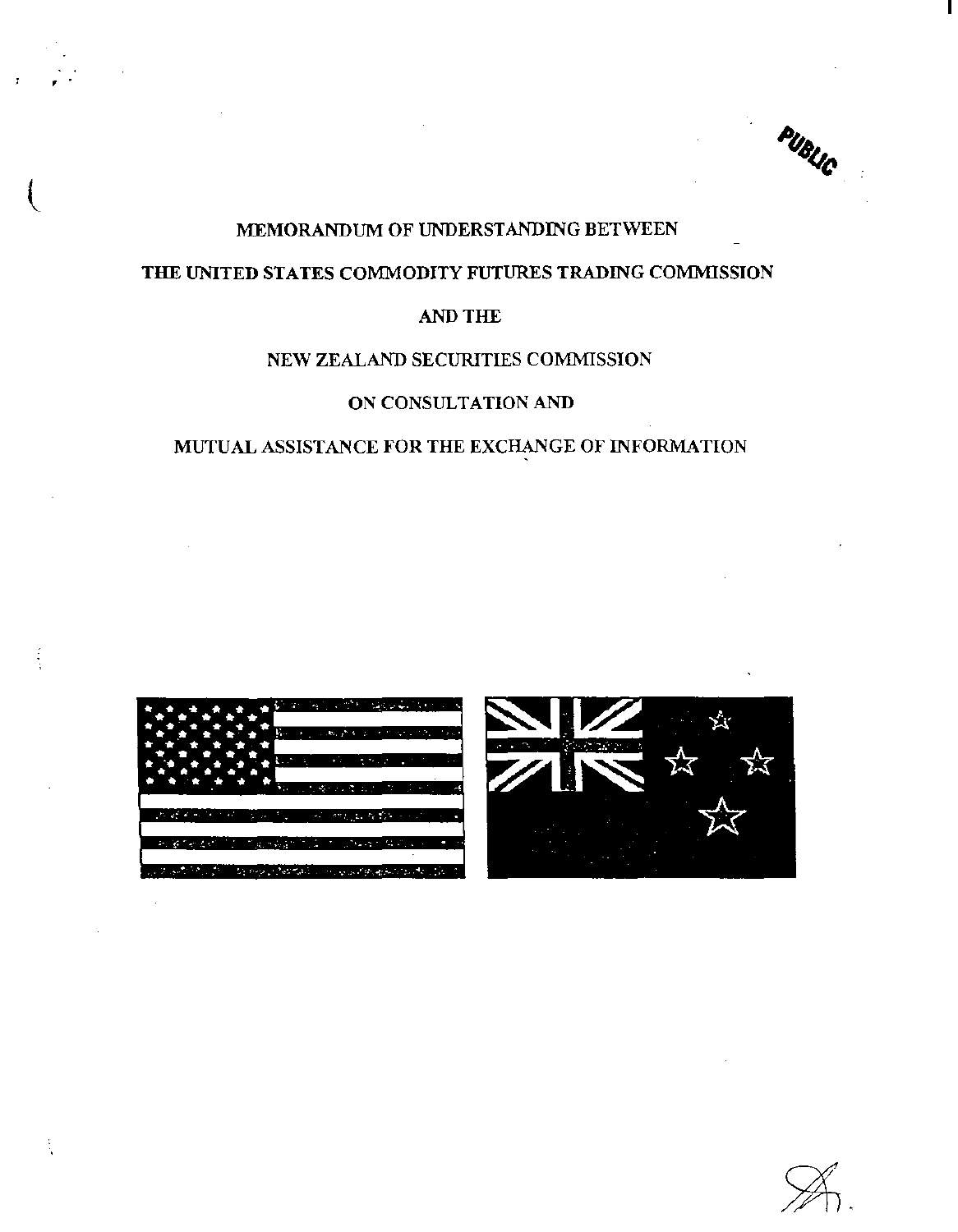The United States Commodity Futures Trading Commission and the New Zealand Securities Commission (collectively "the Authorities"). recognizing the increasing international activity in the futures and options markets and the corresponding need for mutual cooperation as a means for improving their effectiveness in administering and enforcing the futures and options laws and regulations of their respective countries, have reached the following understanding. The following understanding does not create any binding legal obligations.

### 1: DEFINITIONS

ŧ

For the purposes of this Memorandum of Understanding (Memorandum):

- 1.1 "Authority" means:
	- 1.1.1 the United States Commodity Futures Trading Commission ("CFTC"); or
	- 1.1.2 the New Zealand Securities Commission ("NZSC").
- 1.2 "Requested Authority" means an Authority to whom a request under this Memorandum is made.
- 1.3 "Requesting Authority" means an Authority making a request under this Memorandum.
- 1.4 "person" means: a natural person, unincorporated association, partnership or body corporate; or a government, government subdivision, agency, instrumentality of a government, or any equivalent authority.
- 1.5 "futures business" means any business undertaken by any person who is involved, in whole or in part, in: effecting transactions in futures and options for the accounts of others or soliciting such transactions; buying and selling futures and options for one's own account; advising others for compensation- either directly or through publications, writings, or electronic media -- as to the desirability of trading in, purchasing or selling futures and options; the managing, promoting, offering or selling of any collective investment scheme involving futures or options; or equivalent activities conducted by persons or entities; and includes persons acting in the capacity of commodity trading advisors, commodity pool operators, futures commission merchants, introducing brokers, associated persons or floor brokers, and floor traders.
- 1.6 "futures processing business" means a clearing organization.

I

I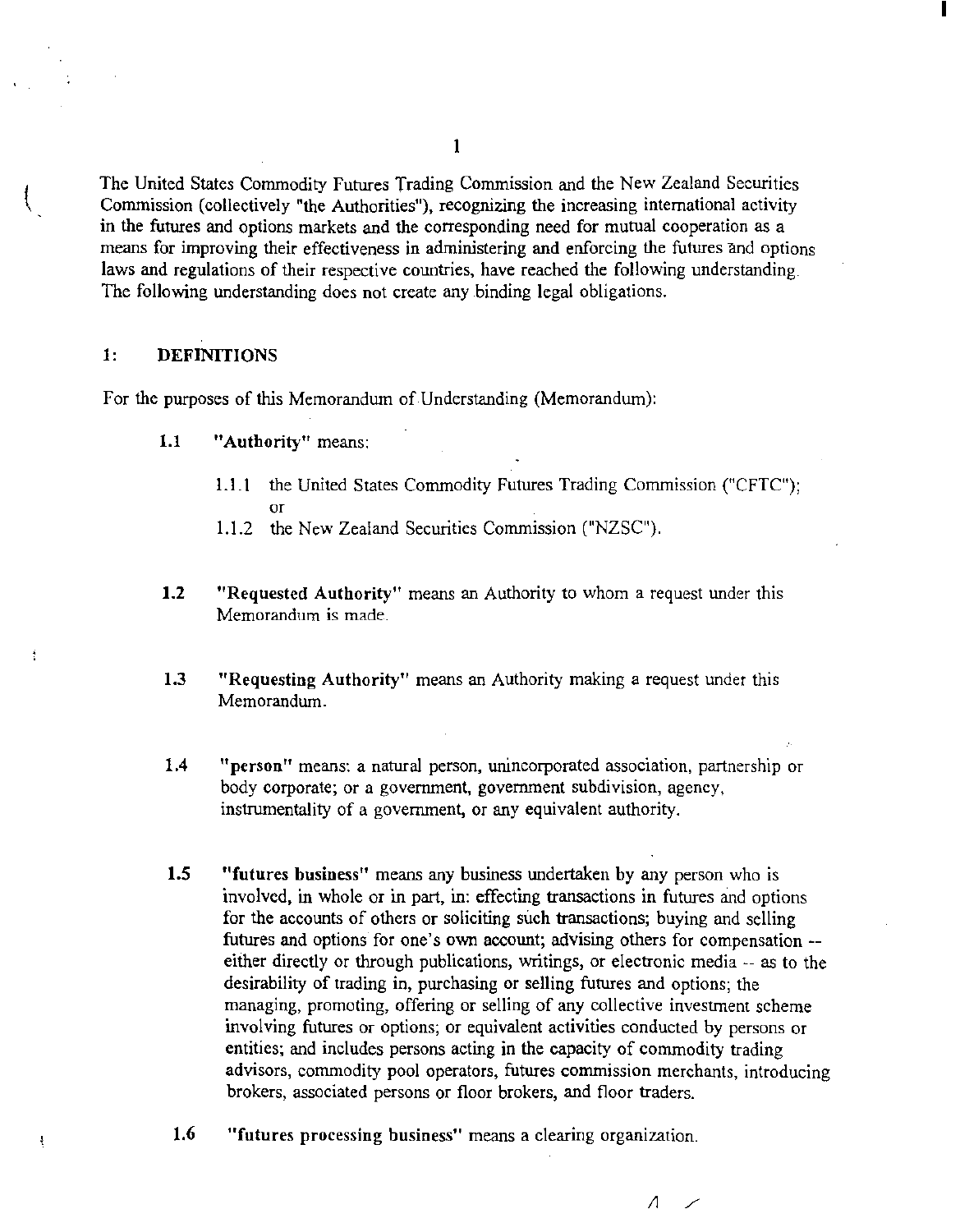- 1.7 "futures transaction" means a transaction in futures or options that is regulated or subject to regulation by the Authorities whether transacted on or subject to the rules of an exchange or market or over-the-counter.
- 1.8 "laws or regulations" means the laws of the-United States and New Zealand and regulations promulgated thereunder concerning, by way of example:
	- 1.8.1 insider trading, misrepresentation or the use of fraudulent, deceptive or manipulative practices in connection with the offer, purchase or sale of any futures or options contract or the conduct of futures businesses or futures transactions;
	- 1.8.2 the duties of persons to comply with reporting requirements;
	- 1.8.3 the making of a false or misleading statement or any material omission in any application or report made to the Authorities;
	- 1.8.4 the duties of persons or futures businesses to make full and fair disclosure of information to futures market participants in connection with futures transactions;
	- 1.8.5 the duties of futures businesses and futures processing businesses pertaining to financial, operational or other requirements and duties of fair dealing in the offer and sale of futures and options, the execution of transactions and the conduct of their businesses;
	- 1.8.6 the financial and other qualifications of those engaged in, or in control of, futures businesses or futures processing businesses; and
	- 1.8.7 any other futures or options matters or manipulative acts or practices that fall under the jurisdiction of the Authorities.

## 2: MUTUAL ASSISTANCE FOR THE EXCHANGE OF INFORMATION

## 2.1 General Principles

- 2.1.1 This Memorandum sets forth a statement of intent of the Authorities regarding the exchange of information between the Authorities for the purpose of enhancing the Authorities' ability to enforce or administer the laws or regulations of their respective jurisdictions.
- 2.1.2 Nothing in this Memorandwn is intended to limit or enhance the powers

I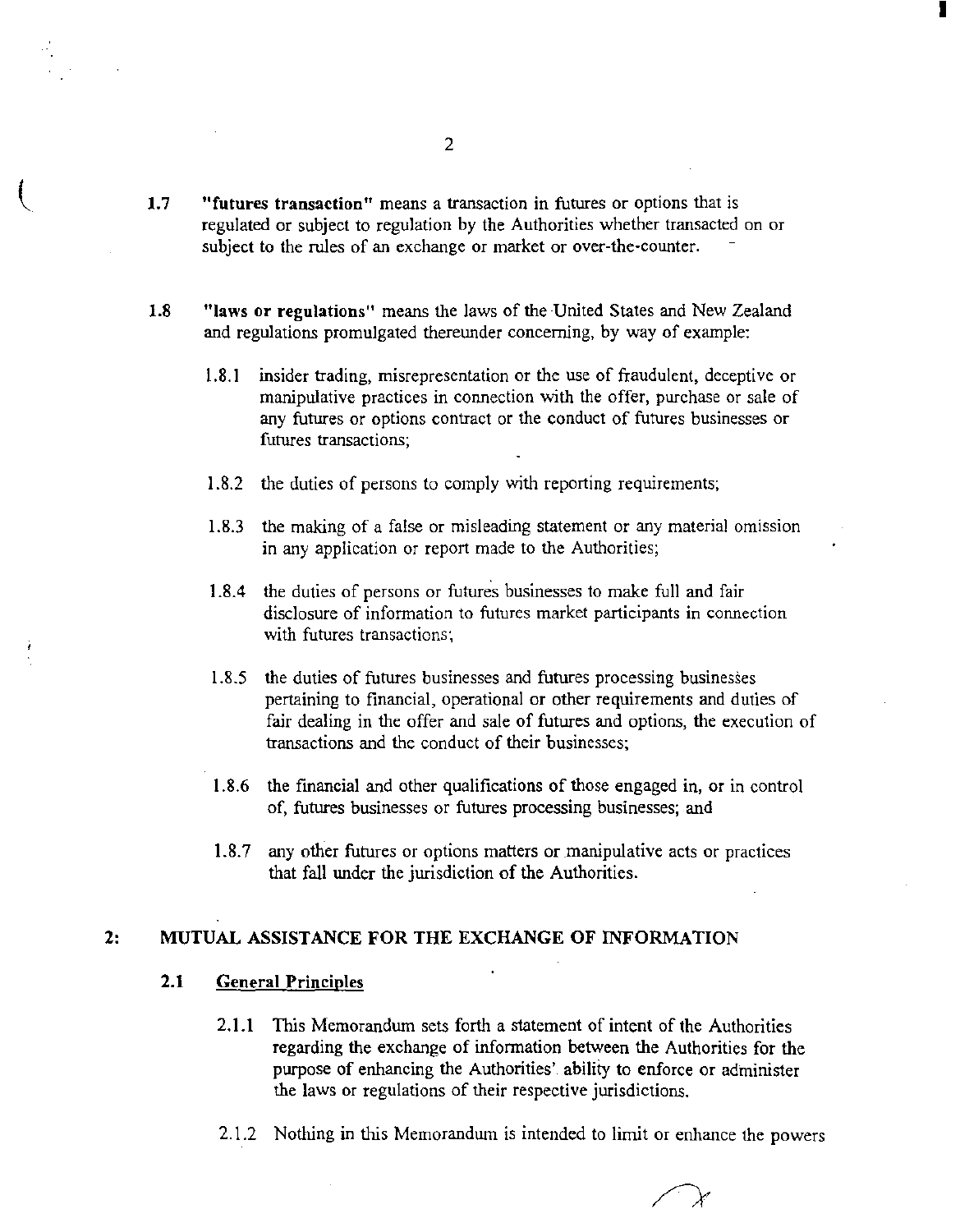of the CFTC under the laws of the United States or the powers of the NZSC under the laws of New Zealand:

I

(a) to investigate or gather information otherwise than as provided in this Memorandum, whether or not in connection with a request under this Memorandum;

(b) to disclose information, except that an Authority will follow the steps in 2.5 and 2.6 when it is going to disclose information received under this Memorandum.

2.1.3 The provisions of this Memorandum do not give rise to a right, directly or indirectly, on the part of any person, other than the Authorities, to obtain, suppress or exclude any evidence or to challenge the execution of a request for assistance under this Memorandum.

## 2.2 Scope of Assistance

 $\binom{1}{2}$ 

Å

4

- 2.2.1 The Requested Authority will provide to the Requesting Authority the fullest assistance possible, within the framework of this Memorandum and to the extent permissible under the laws of the Requested Authority, in response to any request concerning matters within the jurisdiction of the Requesting Authority.
- 2.2.2 Assistance available pursuant to this Memorandum includes, but is not limited to:
	- (a) providing access to information in the files of the Requested Authority;
	- (b) taking testimony and statements of persons;
	- (c) obtaining information and documents from persons; and
	- (d) conducting compliance inspections or examinations of futures transactions and futures businesses.
- 2.2 .3 Assistance under this Memorandum may be denied by the Requested Authority:
	- (a) where the request would require the Requested Authority to act in a manner that would violate the laws of the State of the Requested Authority;
	- (b) where the request is not in accordance with the provisions set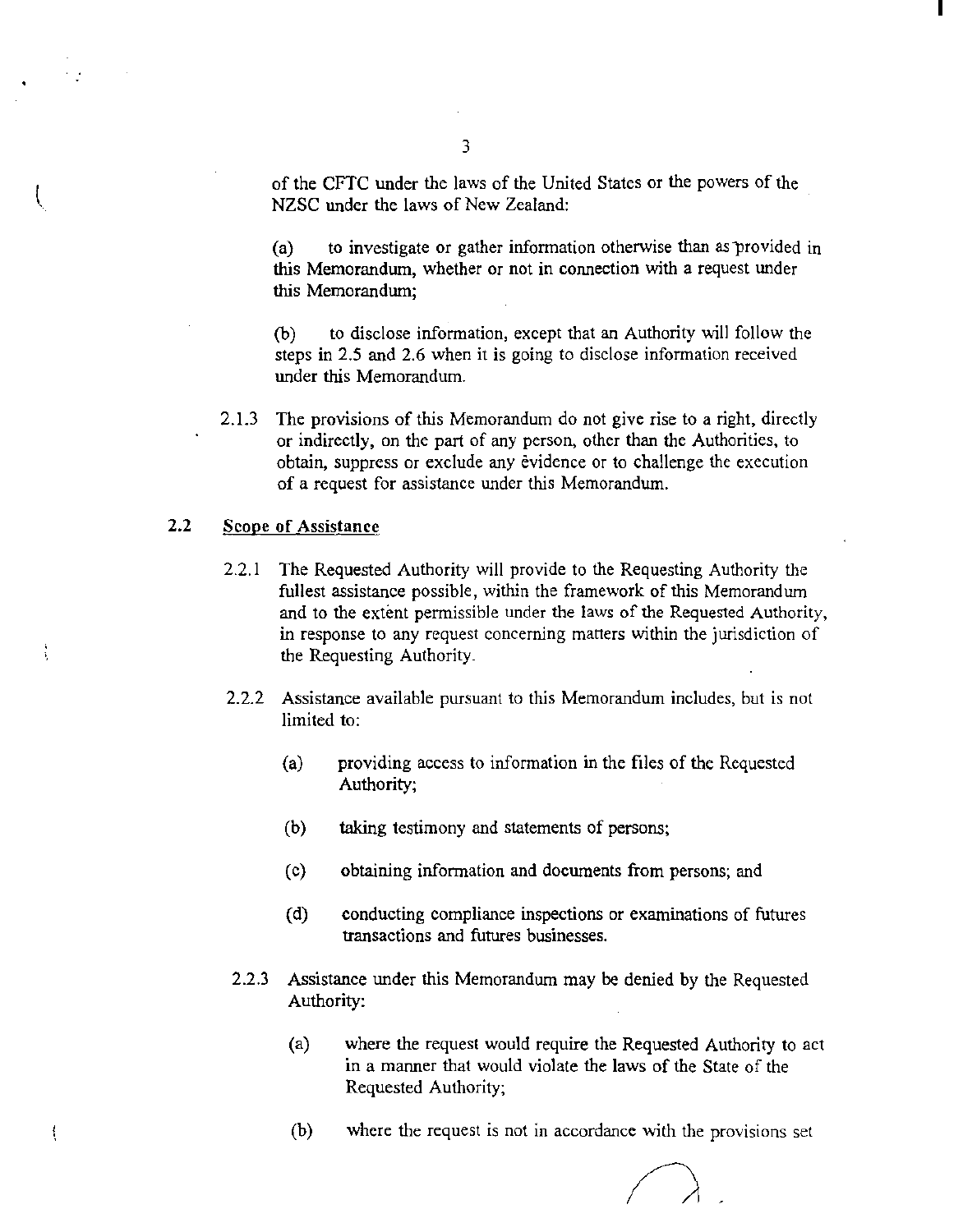forth in this Memorandum; or

 $(c)$  on the grounds of national security or essential public interest.

# 2.3 Requests for Assistance

- 2.3.1 Requests for assistance are to be made in writing and addressed to the Requested Authority's contact officer(s) listed in Appendix A.
- 2.3.2 A request for assistance will include the following:
	- (a) a general description of both the matter which is the subject of the request and the purpose for which the information is sought;
	- (b) a general description of the assistance, docwnents, information, testimony, and statements of persons sought by the Requesting Authority;
	- (c) information in the possession of the Requesting Authority that might assist the Requested Authority in identifying the persons or entities believed by the Requesting Authority to possess the information sought, or the places where such information may be obtained;
	- (d) the laws or regulations pertaining to the matter that is the subject of the request; and
	- (e) the desired time period for the reply and, where appropriate, the urgency thereof.
	- 2.3.3 In the event of urgency, a request for assistance and reply thereto will be expedited to the extent possible and may be effected initially by means of communication other than the exchange of letters, provided that it is confirmed as prescribed in 2.3.1 and 2.3.2.

# 2.4 Execution of Requests

j

- 2.4.1 Access to information held in the files of the Requested Authority will be provided upon request of the Requesting Authority pursuant to 2.3.
- 2.4.2 When requested by the Requesting Authority, the Requested Authority will take the testimony or statements of persons who, directly or indirectly, are involved in the activities that are the subject of the request or are holding information that may assist in carrying out the request. The Requesting Authority may, in its discretion, request that

4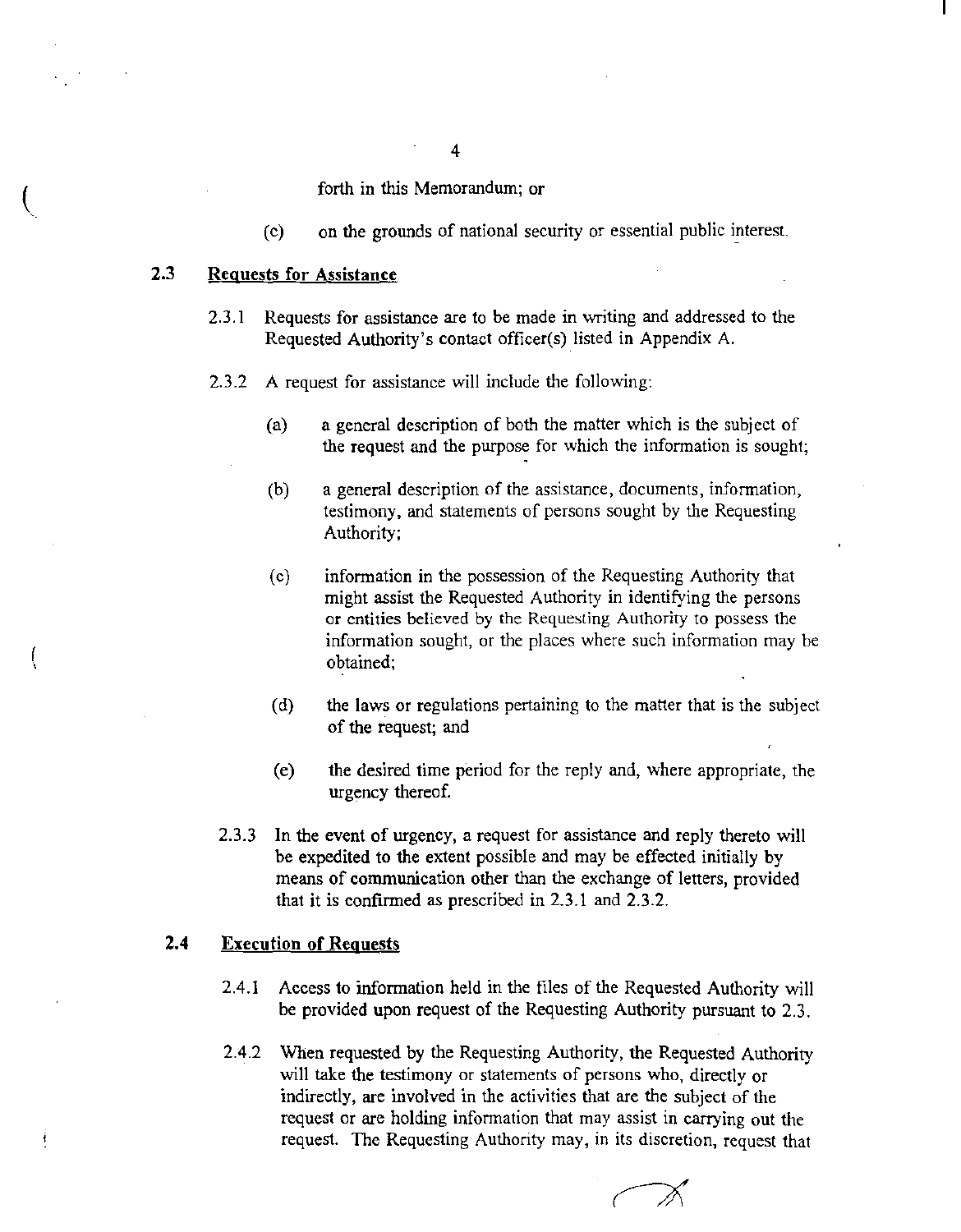testimony or statements be taken from specific persons. The Requesting Authority may also seek to have the Requested Authority require production of other evidence.

I

- 2.4.3 Execution of a request under this Memorandwn, including obtaining testimony or statements or gathering docwnents, will be conducted in accordance with the procedures and laws of the Requested Authority and by persons designated by the Requested Authority, unless otherwise agreed by the Authorities.
- 2.4.4 A person whose statement is taken pursuant to a request will have the right to have counsel present during the taking of the statement.
- 2.4.5 Notwithstanding any other provision of this Memorandum, any person providing testimony, statements, information or documents as a result of a request made under this Memorandwn will be entitled to all the rights and privileges applicable under the laws of the State of the Requested Authority. Assertions regarding rights and privileges arising exclusively pursuant to the laws of the State of the Requesting Authority will be preserved for consideration by the courts in the State of the Requesting Authority.
- 2.4.6 Notwithstanding 2.4.3, when requested by the Requesting Authority, testimony or statements will be taken under oath and a transcript will be made. In addition, subject to approval by the Requested Authority, representatives of the Requesting Authority may be present at the taking of testimony or statements and may specify particular questions to be asked of any witness. To the extent permitted by law, a representative of the Requesting Authority may also pose specific questions to any witness.

f

- 2.4.7 When requested by the Requesting Authority, an inspection or examination will be conducted of the books and records concerning futures transactions and futures businesses. In addition, to the extent permitted by the law of the Requested Authority, a representative of the Requesting Authority may be present at the inspection or examination and, subject to approval by the Requested Authority, may participate in the inspection or examination.
- 2.4.8 If it appears that responding to a request for assistance under this Memorandum will involve substantial costs to the Requested Authority, the Authorities will together establish a cost sharing arrangement before the Requested Authority continues to respond to such request for assistance.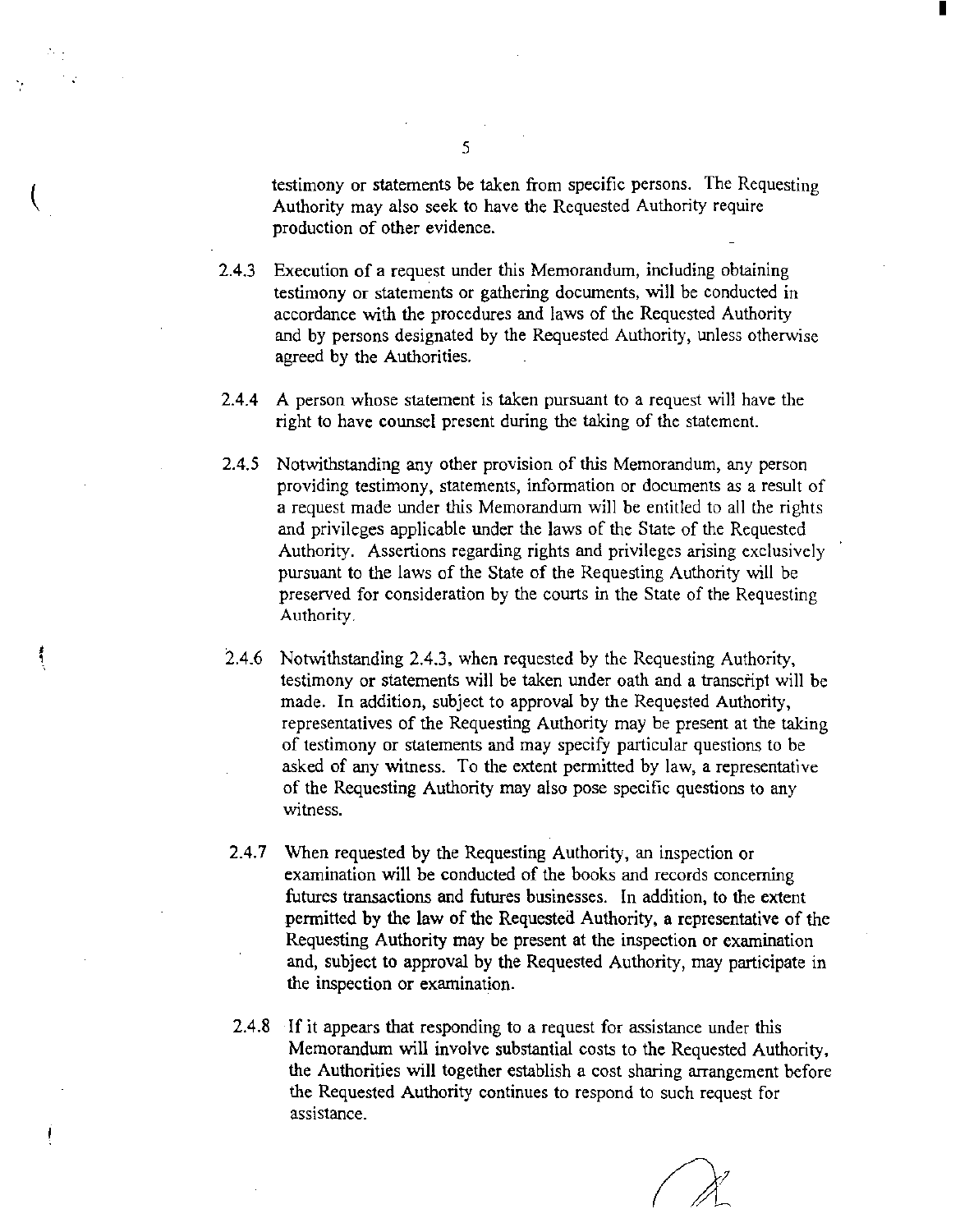### 2.5 Permissible Uses of Information

- 2.5.1 The Requesting Authority may use the information furnished solely:
	- (a) for purposes stated in the request, including ensuring compliance with or enforcement of the laws or regulations specified in the request and related provisions; and

I

- (b) for purposes within the general framework of the use stated in the request, including conducting a civil or administrative enforcement proceeding, market oversight and market surveillance, assisting in a criminal prosecution, or conducting any investigation related thereto for any general charge applicable to the violation of the law or regulation specified in the request.
- 2.5.2 To use the information furnished for any purpose other than those stated in 2.5.1, the Requesting Authority will first inform the Requested Authority of its intention and provide the Requested Authority an opportunity to oppose the utilization. If the Requested Authority opposes the utilization, the information may be used only under the conditions imposed by the Requested Authority. If usc of the information is opposed by the Requested Authority, the Authorities will consult pursuant to 2.7 concerning the reasons for the refusal and the circumstances under which use of the information might otherwise be allowed.
- 2.5.3 Notwithstanding 2.5.1, the Authorities understand that laws of the United States and New Zealand may place limitations on disclosure of non-public information obtained pursuant to this Memorandum.

# 2.6 Confidentiality

- 2.6.1 Each Authority will keep confidential, to the extent permitted by law, requests made under this Memorandum, the contents of such requests and any other matters arising during the operation of this Memorandum, including consultations between the Authorities. However, disclosures that are absolutely necessary to carry out the requests are permitted, and confidentiality may be waived by mutual agreement of the Authorities.
- 2.6.2 The Requesting Authority will keep confidential to the extent permitted by its law any information received pursuant to this Memorandum, unless it is disclosed in accordance with 2.5.

6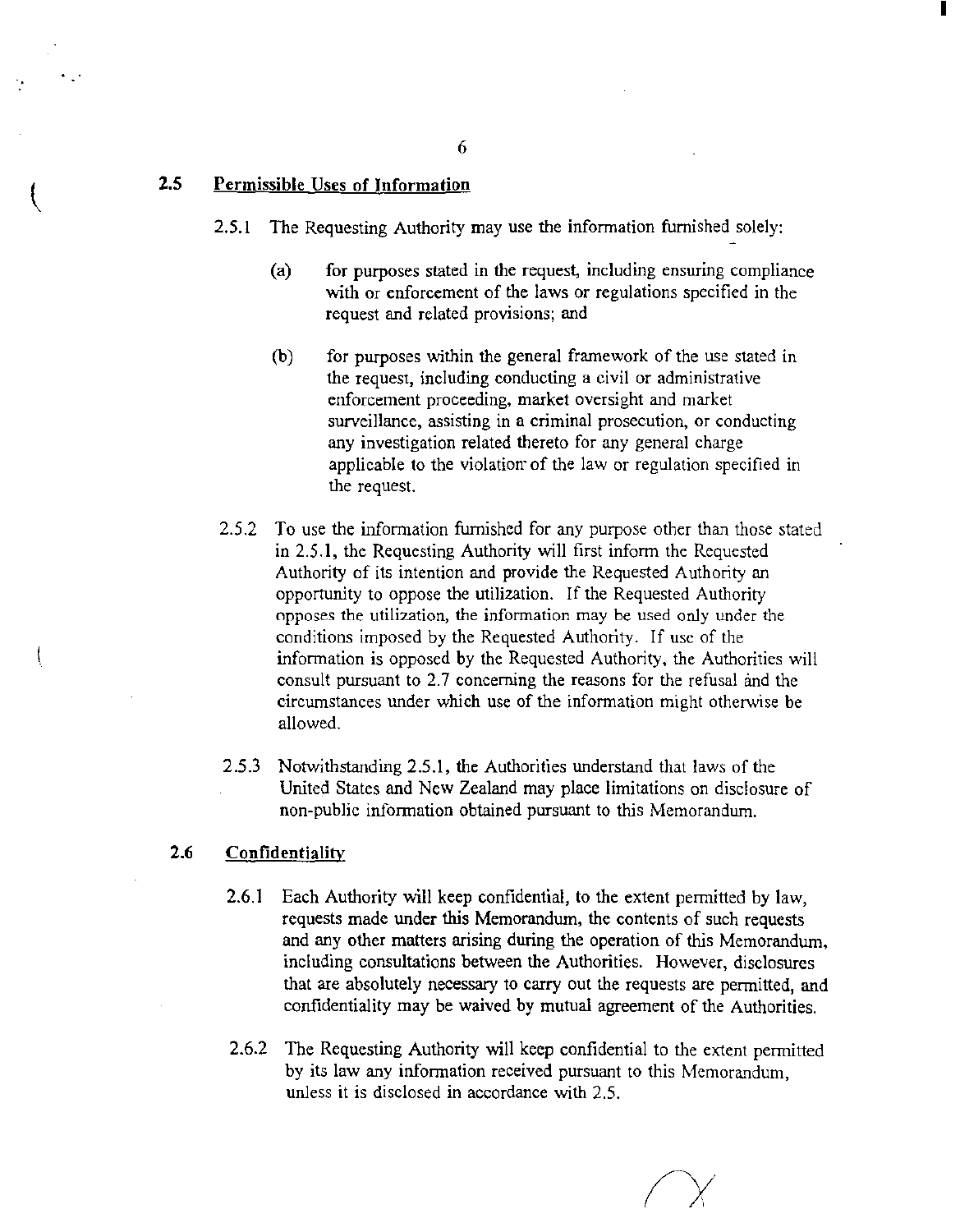- 2.6.3 Except as contemplated by 2.5 and 2.6.1, the Requesting Authority will not disclose the information to any other person and will use its best efforts to ensure that the information is not obtained by any other person. However, unless otherwise agreed, if such informatien is obtained by a public authority, the Requesting Authority will use its best efforts to ensure that such information is not used by that public authority in any way that involves disclosure to any other person.
- 2.6.4 The Requesting Authority will notify the Requested Authority of any legally enforceable demand for information it receives pursuant to this Memorandum prior to complying with the demand, and will assert such appropriate legal exemptions or privileges with respect to such information as may be available.

#### 2.7 **Consultations**

- 2.7.1 The Authorities will keep the operation of this Memorandum under continuous review and will consult with a view to improving its operation and resolving any matters that may arise. In particular, the Authorities will consult upon request in the event of:
	- (a) a decision by one Authority to decline a request for information or, pursuant to 2.5.2, to decline to consent to a proposed use of information that has been obtained under this Memorahdwn;
	- (b) a change in market or business conditions or in the legislation governing matters within the jurisdiction of either Authority, or any difficulty which may make it necessary *to* amend or extend this Memorandum in order to achieve its purposes; or
	- (c) a misunderstanding regarding the meaning of any terms used in this Memorandum.
- 2.7.2 The Authorities may implement such practical measures as may be necessary to facilitate the purposes of this Memorandum.

### **2.8 Unsolicited** Assistance

f

To the extent permitted by the laws and regulations of its jurisdiction, each Authority will use reasonable efforts to provide to the other Authority any information it discovers which gives rise to a suspicion of a breach, or anticipated breach, of the laws or regulations of the other Authority.

I

7